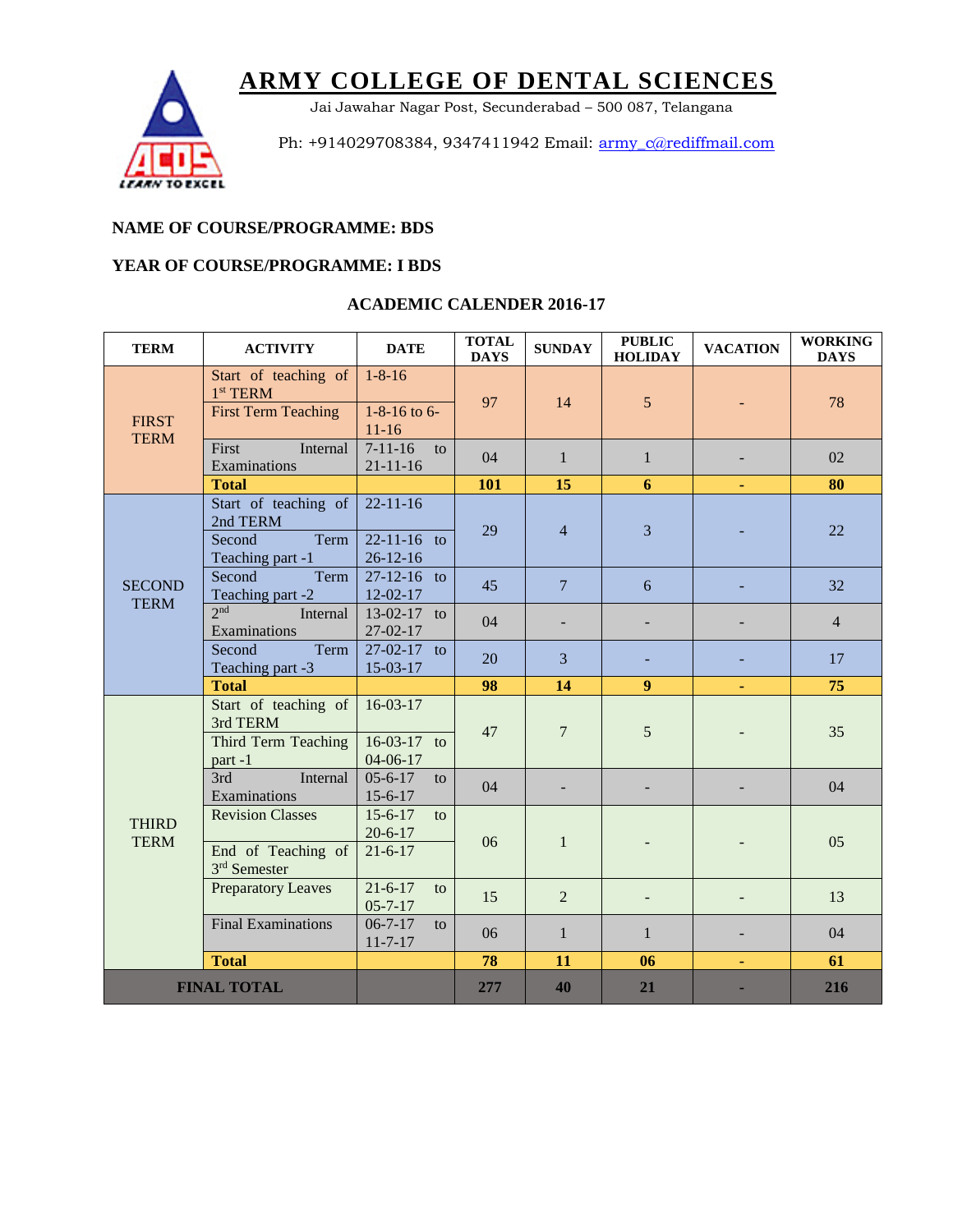

Jai Jawahar Nagar Post, Secunderabad – 500 087, Telangana

Ph: +914029708384, 9347411942 Email: [army\\_c@rediffmail.com](mailto:army_c@rediffmail.com)

#### **NAME OF COURSE/PROGRAMME: BDS**

### **YEAR OF COURSE/PROGRAMME: II BDS**

| <b>TERM</b>                  | <b>ACTIVITY</b>                                         | <b>DATE</b>                          | <b>TOTAL</b><br><b>DAYS</b> | <b>SUNDAY</b>   | <b>PUBLIC</b><br><b>HOLIDAY</b> | <b>VACATION</b> | <b>WORKING</b><br><b>DAYS</b> |
|------------------------------|---------------------------------------------------------|--------------------------------------|-----------------------------|-----------------|---------------------------------|-----------------|-------------------------------|
| <b>FIRST</b><br><b>TERM</b>  | Start of teaching of<br>1 <sup>st</sup> TERM            | $1 - 8 - 16$                         | 97                          | 14              | 5                               |                 | 78                            |
|                              | <b>First Term Teaching</b>                              | $1 - 8 - 16$ to 6-<br>$11 - 16$      |                             |                 |                                 |                 |                               |
|                              | First<br>Internal<br>Examinations                       | $7 - 11 - 16$<br>to<br>$24-11-16$    | 04                          | $\mathbf{1}$    | $\mathbf{1}$                    |                 | 02                            |
|                              | <b>Total</b>                                            |                                      | 101                         | 15              | 6                               |                 | 80                            |
| <b>SECOND</b><br><b>TERM</b> | Start of teaching of<br>2nd TERM                        | $25 - 11 - 16$                       | 29                          | $\overline{4}$  | 3                               |                 | 22                            |
|                              | Second<br>Term<br>Teaching part -1                      | $25 - 11 - 16$ to<br>$26 - 12 - 16$  |                             |                 |                                 |                 |                               |
|                              | Second<br>Term<br>Teaching part -2                      | $27 - 12 - 16$ to<br>$16-02-17$      | 45                          | $7\phantom{.0}$ | 6                               |                 | 32                            |
|                              | 2 <sub>nd</sub><br>Internal<br>Examinations             | $17-02-17$ to<br>03-03-17            | 04                          |                 |                                 |                 | $\overline{4}$                |
|                              | Term<br>Second<br>Teaching part -3                      | 04-03-17 to<br>$26 - 04 - 17$        | 20                          | 3               |                                 |                 | 17                            |
|                              | <b>Total</b>                                            |                                      | 98                          | 14              | $\boldsymbol{9}$                |                 | 75                            |
|                              | Start of teaching of<br>3rd TERM<br>Third Term Teaching | $27-04-17$<br>27-04-17 to            | 47                          | $\overline{7}$  | 5                               |                 | 35                            |
|                              | part-1<br>3rd<br>Internal                               | $04 - 6 - 17$<br>$05 - 6 - 17$<br>to |                             |                 |                                 |                 |                               |
|                              | Examinations                                            | $22 - 6 - 17$                        | 04                          |                 |                                 |                 | 04                            |
| <b>THIRD</b><br><b>TERM</b>  | <b>Revision Classes</b>                                 | $22 - 6 - 17$<br>to<br>$30 - 6 - 17$ | 09                          | $\mathbf{1}$    |                                 |                 | 08                            |
|                              | End of Teaching of<br>3rd Semester                      | 30-06-17                             |                             |                 |                                 |                 |                               |
|                              | <b>Preparatory Leaves</b>                               | $01 - 7 - 17$<br>to<br>$10-7-17$     | 10                          | $\overline{2}$  |                                 |                 | 08                            |
|                              | <b>Final Examinations</b>                               | $11 - 7 - 17$<br>to<br>$28 - 7 - 17$ | 18                          | $\overline{2}$  |                                 |                 | 16                            |
|                              | <b>Total</b>                                            |                                      | 88                          | 12              | 0 <sub>5</sub>                  | ٠               | 71                            |
| <b>FINAL TOTAL</b>           |                                                         |                                      | 287                         | 41              | 20                              |                 | 226                           |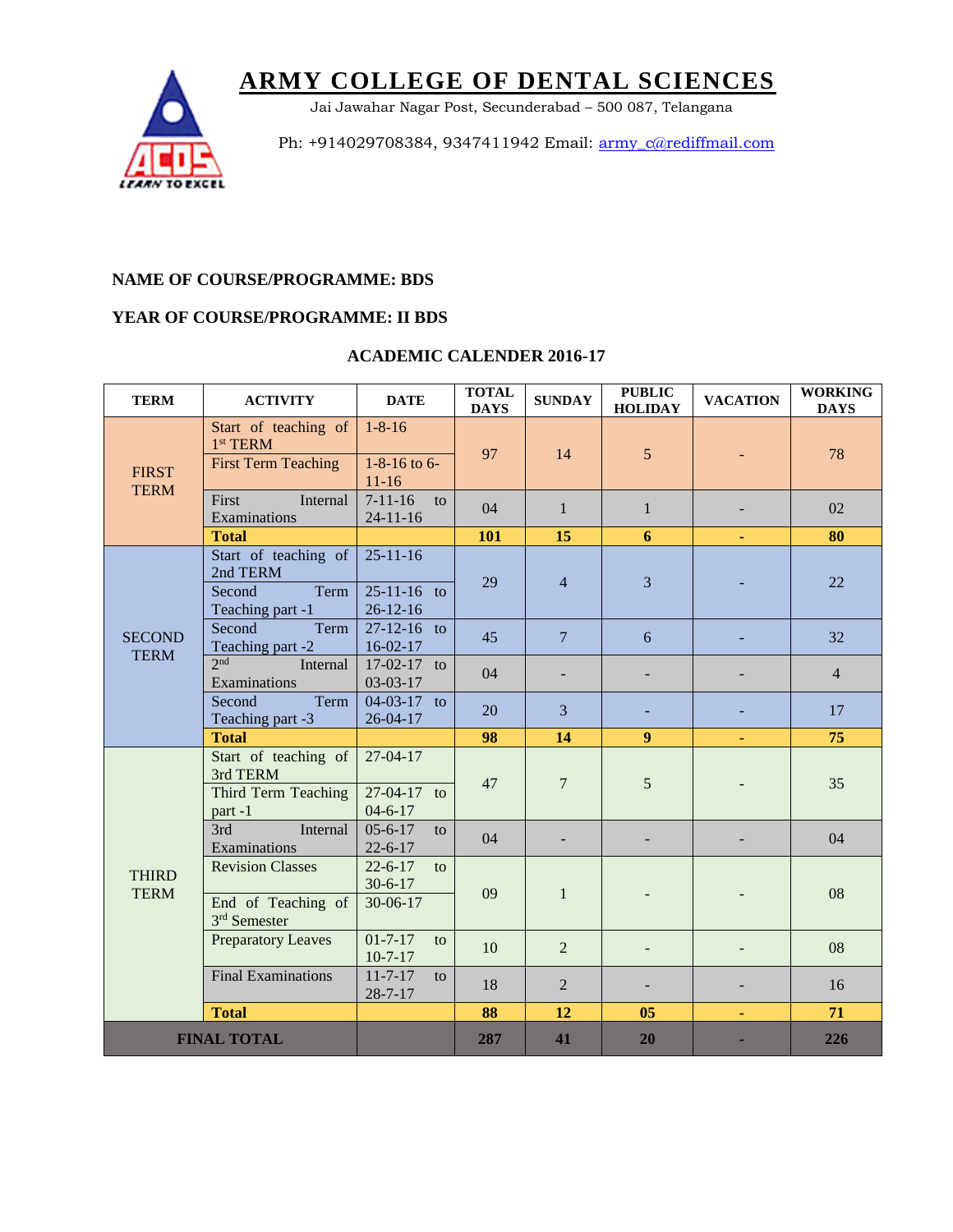

Jai Jawahar Nagar Post, Secunderabad – 500 087, Telangana

Ph: +914029708384, 9347411942 Email: [army\\_c@rediffmail.com](mailto:army_c@rediffmail.com)

#### **NAME OF COURSE/PROGRAMME: BDS**

## **YEAR OF COURSE/PROGRAMME: III BDS**

| <b>TERM</b>                  | <b>ACTIVITY</b>                                                   | <b>DATE</b>                                   | <b>TOTAL</b><br><b>DAYS</b> | <b>SUNDAY</b>   | <b>PUBLIC</b><br><b>HOLIDAY</b> | <b>VACATION</b> | <b>WORKING</b><br><b>DAYS</b> |
|------------------------------|-------------------------------------------------------------------|-----------------------------------------------|-----------------------------|-----------------|---------------------------------|-----------------|-------------------------------|
| <b>FIRST</b><br><b>TERM</b>  | Start of teaching of<br>$1st$ TERM                                | $1 - 8 - 16$                                  | 97                          | 14              | 5                               |                 | 78                            |
|                              | <b>First Term Teaching</b>                                        | $1 - 8 - 16$ to<br>$01-11-16$                 |                             |                 |                                 |                 |                               |
|                              | First<br>Internal<br>Examinations                                 | $2 - 11 - 16$<br>to<br>$17 - 11 - 16$         | 04                          | $\mathbf{1}$    | $\mathbf{1}$                    |                 | 02                            |
|                              | <b>Total</b>                                                      |                                               | 101                         | 15              | 6                               | ۰               | 80                            |
| <b>SECOND</b><br><b>TERM</b> | Start of teaching of<br>2nd TERM                                  | $18-11-16$                                    | 29                          | $\overline{4}$  | 3                               |                 | 22                            |
|                              | Second<br>Term<br>Teaching part -1                                | 18-11-16 to<br>$26 - 01 - 17$                 |                             |                 |                                 |                 |                               |
|                              | Second<br>Term<br>Teaching part -2                                | 27-01-17 to<br>$20 - 02 - 17$                 | 45                          | $7\phantom{.0}$ | 6                               |                 | 32                            |
|                              | 2 <sub>nd</sub><br>Internal<br>Examinations                       | $21-02-17$ to<br>08-03-17                     | 04                          |                 |                                 |                 | $\overline{4}$                |
|                              | Term<br>Second<br>Teaching part -3                                | 09-03-17 to<br>15-04-17                       | 20                          | 3               |                                 |                 | 17                            |
|                              | <b>Total</b>                                                      |                                               | 98                          | 14              | $\boldsymbol{9}$                |                 | 75                            |
| <b>THIRD</b><br><b>TERM</b>  | Start of teaching of<br>3rd TERM<br>Third Term Teaching<br>part-1 | $16-04-17$<br>$16-04-17$ to<br>$04 - 06 - 17$ | 47                          | $\overline{7}$  | 5                               |                 | 35                            |
|                              | 3rd<br>Internal<br>Examinations                                   | $05 - 6 - 17$<br>to<br>$13 - 6 - 17$          | 04                          |                 |                                 |                 | 04                            |
|                              | <b>Revision Classes</b>                                           | $14-6-17$<br>to<br>$23 - 6 - 17$              | 10                          | $\mathbf{1}$    |                                 |                 | 09                            |
|                              | End of Teaching of<br>3rd Semester                                | $23 - 6 - 17$                                 |                             |                 |                                 |                 |                               |
|                              | <b>Preparatory Leaves</b>                                         | $23 - 6 - 17$<br>to<br>$04 - 7 - 17$          | 11                          | $\overline{2}$  |                                 |                 | 09                            |
|                              | <b>Final Examinations</b>                                         | $05 - 7 - 17$<br>to<br>$09 - 7 - 17$          | 05                          |                 |                                 |                 | 05                            |
|                              | <b>Total</b>                                                      |                                               | 72                          | <b>10</b>       | 05                              | ä               | 62                            |
| <b>FINAL TOTAL</b>           |                                                                   |                                               | 271                         | 39              | 20                              |                 | 217                           |